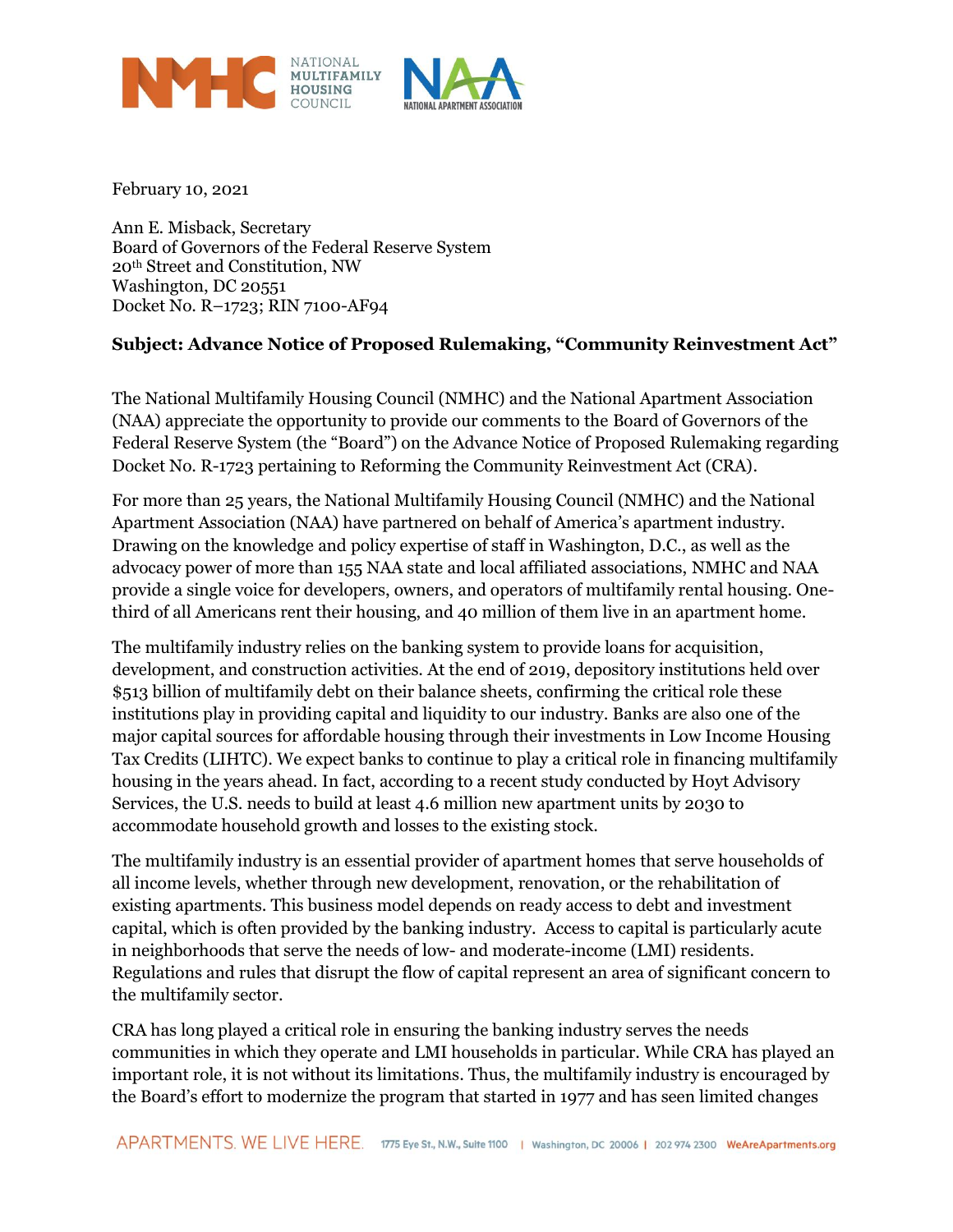

since. With that in mind and guided by the principle that modernization efforts should be focused on ensuring banks serve communities in need, we offer the following specific comments. We focus both on specific questions the Board asks and key areas we believe the Board must consider as it develops a final rule.

# **Uniform Approach**

All regulated industries operate more efficiently and effectively with a clear, measurable, and transparent set of rules. In setting out the objectives of the ANPR the Board included that as one of their objectives:

*Increase the clarity, consistency, and transparency of supervisory expectations and of standards regarding where activities are assessed, which activities are eligible for CRA purposes, and how eligible activities are evaluated and assessed, while seeking to minimize the associated data burden and to tailor collection and reporting requirements.*

With that in mind, we strongly encourage the three main banking regulators, the Board, the Office of the Comptroller of the Currency, and the Federal Deposit Insurance Corporation to work in concert to finalize a new framework that is harmonized among the regulators, a reality that does not exist today given the separate approaches each has undertaken to date.

#### **Investment**

We agree that today's methodology for determining assessment areas (AA) neither reflects the current nor the future state of banking. Relying on the geographic boundaries established by banks' brick-and-mortar branches does not accurately reflect where banks are active. Concentrations of community development (CD) activity from non- or limited- branch banks around the headquarters of the parent depository are reflective of the need to modify assessment criteria. In many cases, these banks over concentrate their CRA activities in restricted geographical areas resulting in a "fight" for limited lending or investment opportunities.

The LIHTC program, in which banks invest heavily to meet CRA requirements, is illustrative of the unintended consequences of imbalances brought on by current CRA rules. Due to the outdated AA determination, banks bid up the prices for LIHTC equity to a point where it is noneconomic for the banks. As a result, investment in other areas in which LIHTC activity could be beneficial, but uncounted toward meeting required CRA investment levels, lags behind.

Establishing an AA determination process that recognizes modern banking and the broader geographic breadth of communities that banks without branches serve today is crucial. We support an expansion of AA outside of the current physical presence approach of branches and ATMs. While this may result in a decrease in demand for LIHTC equity in certain markets, as long as LIHTC equity is still recognized as supportive of CRA activity, the result may be that LIHTC is able to serve a wider geographic footprint.

Finally, although LIHTC is a crucial investment vehicle that supports the delivery of affordable rental housing for LMI households, banks could be encouraged to provide investment in other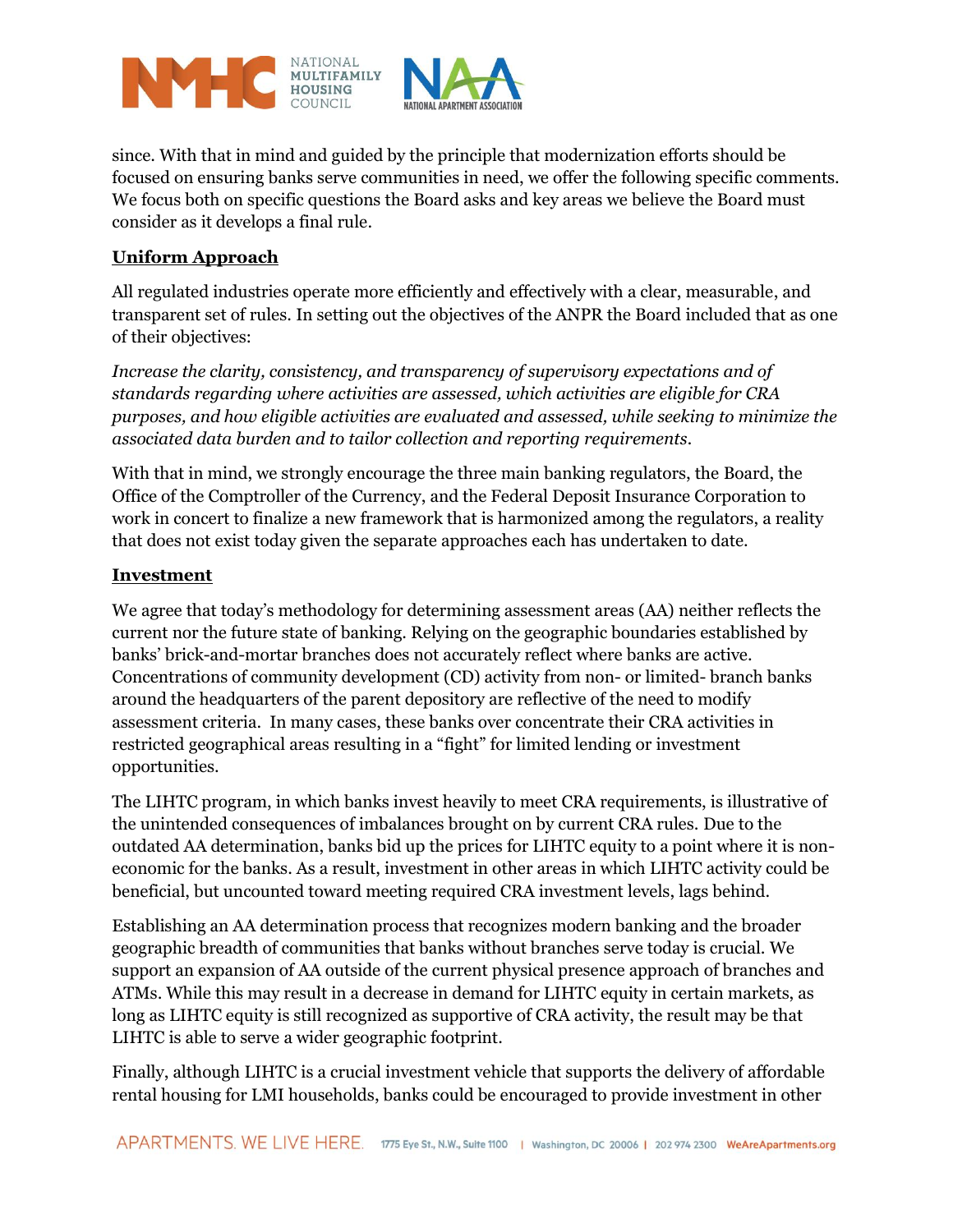

forms of affordable rental housing. NMHC and NAA members find it challenging to raise equity from investors for multifamily properties serving LMI households. Providing banks an incentive, such as a multiplier or weighting per dollar invested, could increase long-term investment in affordable housing. This approach must be balanced so that the overall dollar weighting or multiplier is not so high that it negatively impacts the total monetary investments banks make in multifamily real estate.

# **Lending**

Housing affordability is a challenge confronting numerous neighborhoods across the nation. Many owners of apartment buildings offer unsubsidized affordable housing to (LMI) households without any form of governmental support. These naturally occurring affordable properties play an important role in supporting the communities they serve. Often these properties do not qualify or are difficult to qualify for CRA consideration since owners do not have access to current and ongoing resident income. We appreciate the Board's recognition of these assets and the request for information on how to include them in the CRA evaluation process.

*Question 52. Should the Board include for CRA consideration subsidized affordable housing, unsubsidized affordable housing, and housing with explicit pledges or other mechanisms to retain affordability in the definition of affordable housing?*

We strongly support including all three of these types of housing for CRA consideration. That said, although we support the goal of maintaining affordability, we do not recommend requiring a pledge or other mechanism to retain affordability. There is no mechanism today that requires renters in an unsubsidized apartment to verify income annually with the owner of the apartment. One way the Board could qualify these housing types for CRA would be to evaluate the types of loans financing the underlying properties. For example, refinancing loans could qualify for CRA while permanent financing take out of a construction or rehabilitation loan could be excluded.

# *Question 53. What data and calculations should the Board use to determine rental affordability? How should the Board determine affordability for single-family developments by for-profit entities?*

We appreciate the recognition of the difficulty in determining rental affordability for naturally occurring multifamily affordable housing. We support an alternative methodology to assess rental affordability and encourage the Board to examine the process followed by the Federal Housing Finance Agency (FHFA) in evaluating Fannie Mae and Freddie Mac. FHFA allows the determination of affordable housing through the use of rents in place in comparison to the area median income applicable to a property's location and does not require individual income levels of the residents.

*Question 55. Should the Board change how it currently provides pro rata consideration for unsubsidized and subsidized affordable housing? Should standards be different for subsidized versus unsubsidized affordable housing?*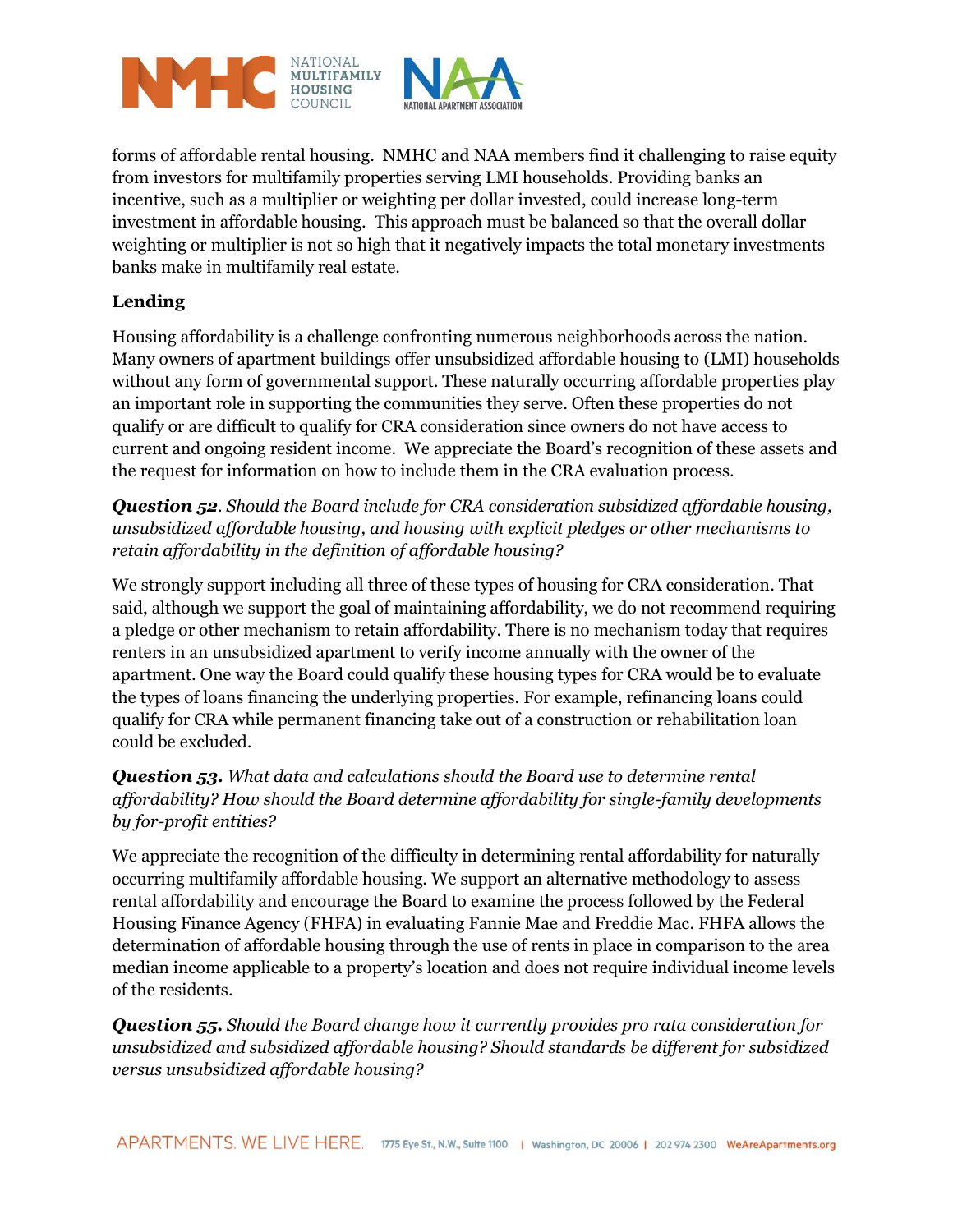

Increasingly, multifamily properties serve residents of mixed incomes and also lease space for retail or other non-residential purposes. Banking regulators, under Q&A guidance, have attempted to address this reality by allowing consideration of the full amount of a loan or investment, but the process is complicated and not easily implemented. For example, some examiners have discounted consideration for loans or investments for a LIHTC property if less than half of the units are affordable. Similar treatment can arise for mixed-income housing developed under state and local policies. The Board should clarify that any loan or investment made in conjunction with a federal, state, or local government's affordable housing or other CD policy will meet the primary purpose test and, thereby, receive full consideration, provided that at least 20 percent of the beneficiaries are LMI households. The 20 percent standard is consistent with other federal affordable housing policies, including LIHTC, tax-exempt multifamily bonds, and the HOME Investment Partnerships program.

# **Community Development Financing**

*Question 42. Should the Board combine community development loans and investments under one subtest? Would the proposed approach provide incentives for stronger and more effective community development financing?*

Owners of apartments seek out loans of various durations and types depending on their specific investment goals. Banks are currently incented to make shorter-term loans since they are treated differently than investments for CRA purposes. We agree with the assessment that recommends equating the treatment of debt or investment similarly over multiple evaluation periods. This is a strong motivator for banks to allocate patient capital whether through lending or investment and eliminates the unintended consequence of banks favoring shorter-term loans.

We recommend treating longer-term loans that span over more than one examination period the same as investments. Recognition over multiple years of lending activities along with investment activities must be tempered by the higher level of capital and higher risk devoted to investment activities.

# **Mortgage-Backed Securities Related to Affordable Housing**

The Board is considering the appropriate CRA treatment of mortgage-backed securities, which play an important part in supporting liquidity and freeing up capital for lenders. By securitizing and selling off loans through a guaranteed uniform security, liquidity for the lender is greatly enhanced. However, to expand lending and investment activity, banks should be limited in their ability to purchase securities backed by CRA-eligible loans that were not originated by the bank. Such a restriction would encourage banks to directly lend and invest in the communities they serve and limit the recycling of existing loans among banks as a means of claiming CRA credit. Should the Board continue to allow the repetitive sale of MBS as CRA qualifying, it is recommended that a minimum holding period be required and / or that an average minimum holding period be applied. Such requirements would reduce the incentive for a bank to "load up" on qualifying CRA MBS just before an examination period.

# **Metric-Based Framework**